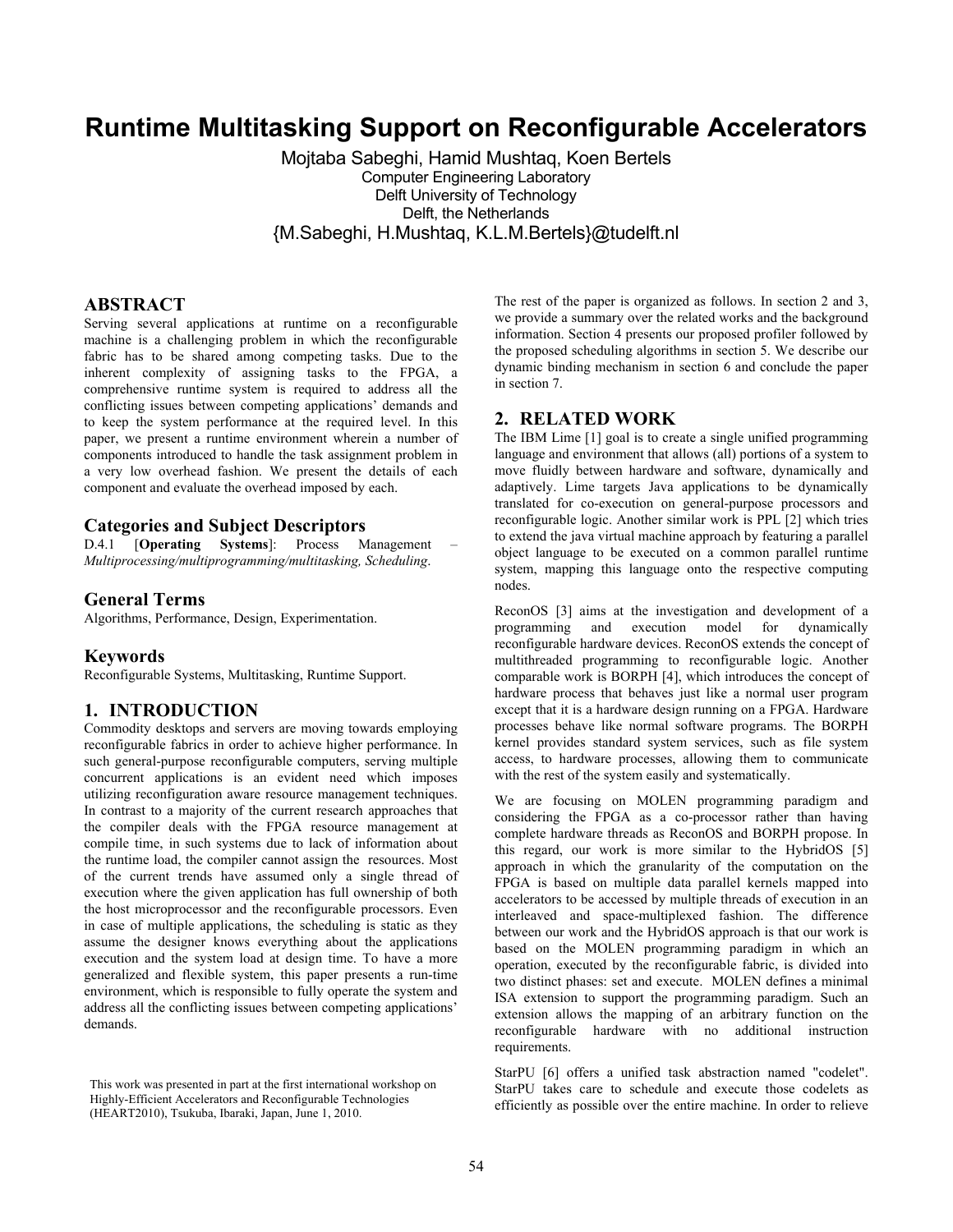programmers from the burden of explicit data transfers, a highlevel data management library enforces memory coherency over the machine: before a codelet starts, all its data are transparently made available on the computing resource.

We are targeting the tightly coupled processor coprocessor MOLEN paradigm. The MOLEN polymorphic processor [7] consists of a general-purpose processor (GPP) tightly coupled with a reconfigurable coprocessor (RP). The latter can be used to implement arbitrary functions in hardware using custom computing units (CCUs). The programming model for a reconfigurable platform must offer an abstraction of the available resources to the programmer, together with a model of interaction between the components. The MOLEN programming paradigm [8] abstracts the hardware and allows the programmer, the compiler and the run-time system to efficiently use the underlying hardware. A task, executed by the RP, is divided into two distinct phases: set and execute. In the set phase, the RP is configured to perform the required task and in the execute phase the actual execution of the task is performed. This decoupling allows the set phase to be scheduled well ahead of the execute phase, thereby hiding the reconfiguration latency.

Although our work is based on the MOLEN programming paradigm, *set* and *execute* are not microcode in our system. They are APIs provided by the operating system with the same functionality; *set* API means reconfiguring the RP and *execute* API means the actual execution. In fact, we use these two APIs to abstract the concept of task. This way, we can call a task without mentioning the exact implementation. It is the runtime systems responsibility to resolve the called task to a proper implementation.

### **3. THE RUN-TIME ENVIRONMENT**

The presented runtime environment is depicted in figure 1. The Schedulers goal is to end up with certain tasks that can be accelerated on the RP and the remaining parts of the application will be executed on a regular general-purpose processor. Task scheduling can have different conflicting objectives, like improving performance, power consumption or the memory footprint. One scheduling policy is described in section 5.



**Figure 1. the Run-time Environment** 

The Profiler continually tracks the application behavior and records statistics about computational intensity and number of referrals. The scheduler can use this information to identify computation intensive tasks and execute them in hardware. Since the runtime profiler has to run in parallel with the actual program execution, it must be very lightweight and low overhead. This requirement differentiates such a runtime profiler from the common profilers such as gprof, etc. More details on the runtime profiler are covered in section 4.

When the scheduler decides to run a task in hardware, the transformer has to replace the software implementation of the task with a call to the hardware implementation. In fact, binary rewriting imposes a considerable overhead to the system and to avoid that overhead we use the MOLEN compiler in which the compiler puts the *set* and the *execute* APIs in the program code. As we mentioned before, these APIs are an abstraction mechanism that separates the task calls from the task implementation. The task binding mechanism is explained in section 6.

The kernel library is a precompiled set of common tasks implemented for a specific architecture. For each task, multiple versions can exist, each with different characteristics. These characteristics are saved as metadata and can contain, among other things, the configuration latency, execution time, memory bandwidth requirements, power consumption and physical location on the reconfigurable fabric. A just-in-time compiler can be used to compile the tasks for which there is no implementation in the library. The compiler converts binary to bit stream. The discussion about JIT compiler is out of the scope of this paper.

# **4. RUNTIME PROFILING**

In this section, we discuss the implementation of our runtime profiler in more details. Based on methods of gathering information, profilers can be categorized into two major groups, Instrumentation-based and Sampling-based profilers.

 Instrumentation-based profilers work by inserting instrumentation code into the application to be profiled. The instrumentation code can be injected either at compile time, at link time or at run time. The advantage of such Profilers is that they are very accurate and more portable than other kinds of profilers, but on the downside, the instrumentation phase has a considerable overhead. That's why we perform the instrumentation phase at load time to prevent application speed down during runtime.

Sampling-based profilers periodically take samples of program's Program Counter value. Therefore, the gathered data is a statistical approximation. Although they are not as accurate as Instrumentation-based Profilers, they have much lower overhead, because no extra instruction is inserted in original code. As a result, they are relatively non-intrusive, and allow the profiled program to run almost at its normal speed.

We assume the list of tasks to be profiled is available to us and hence we only need to keep count of those tasks and neglect the others. This assumption is based on the idea of having a library of different function implementations.

# **4.1 Instrumentation Profiler**

The instrumentation profiler must dynamically inject the profiling code to the application binary code. We use a technique inspired by Detours [10] library. Detours is a library which is used to instrument Win32 functions on x86 machines. Detours replaces the prologue of the target function with an un-conditional jump to a detour function, which is provided by the user. Similarly, our code injector replaces the prologue of each function that has to be profiled, with an unconditional jump to the instrumentation code. The only limitation to this technique is that the function prologue size must be equal to or bigger than the unconditional jump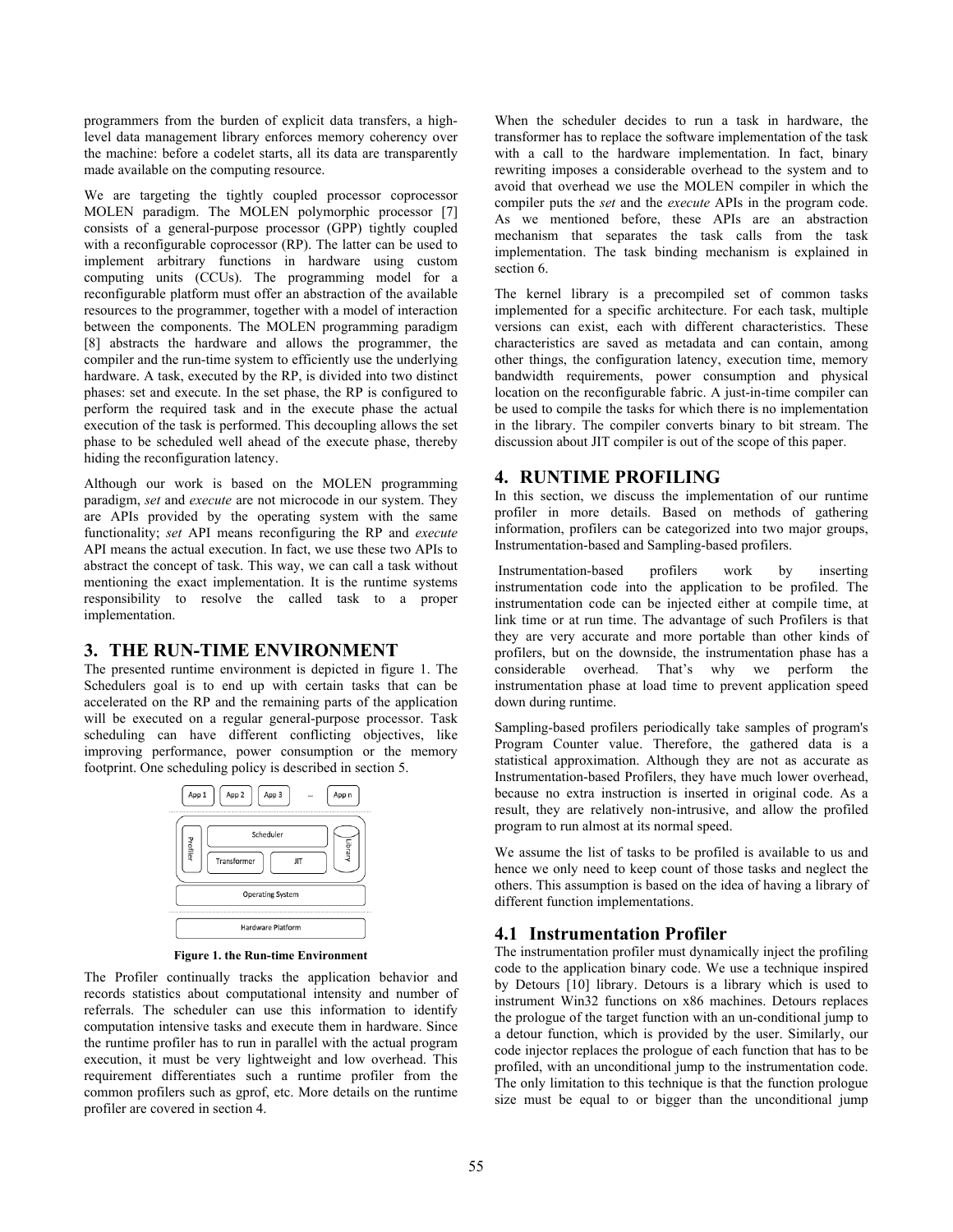instruction size in the target architecture. However since functions of our interests are usually very big, this is not a serious concern.

The purpose of the injected code is to record the function counts. This is a very simple bunch of code in which, the value of a counter for that specific function is incremented. Besides the code also contains the instructions, which were removed from the prologue of the profiled function. In the end, an unconditional jump, jumps back to the remaining part of the profiled function. The instrumentation code is generated offline. Then it is updated with the new addresses at load time and injected into the profiled program.

We have used the *mmap* function to add the extra code to the running program. For this purpose, first, an object file consisting of instrumentation code is created for each profiled process. The object file is a copy of the instrumentation code file, which was generated offline, but with a unique name for each process. This file is then injected into the profiled process through the *mmap* system call. The *mmap* function must be called from within the running program. Therefore, we use the *ptrace* facility in Linux to attach to the running program. After attaching, we stop the program and insert the code that calls the *mmap* function in the program. Before inserting that code, we backup the original data and as well as the registers. The code that executes *mmap* function also has a breakpoint in the end, so that it can stop and hand control back to *ptrace*. After performing those steps, we set the instruction pointer to point to the *mmap* function and let the program execute those instructions until it stops at the breakpoint. When that happens, the original data is placed back in the memory, and registers once again assigned the original values and the original program allowed continuing by detaching *ptrace* from it. At this point, the profiled program contains the instrumentation code and is able to record function counts during its execution. All the addresses within the instrumentation code must be resolved. The *mmap* function returns the starting address of the mapped object file and we use that address to resolve all the addresses in the injected code.

As discussed previously, in our system, we know beforehand the number of functions that can be profiled. We have exploited that restriction to aggressively optimize the instrumentation part of our profiler. This has been made possible by using shared memory. A file of fixed size is shared in the memory, so that different programs can write the function counts to it. That file consists of an array of function counts indexed by function numbers. The instrumentation code for a function, directly increments the count in the shared memory. Since, the increment is done through only a single instruction; it is atomic and does not pose a problem of race condition in cases where different threads are trying to write to the same memory location in the shared memory.

### **4.2 Sampling Profiler**

We are not only interested in the number of times different functions are called, but also approximate time spent per function. It is preferable to transform larger functions than smaller functions. For this purpose, we perform sampling. We have programmed the processor to receive 250 timer interrupts per second when busy. Since we are using a tick-less Linux kernel, in idle conditions the number of interrupts is much lower. A sample contains the Process ID and the instruction pointer value at the time of interrupt. Through that information, we find out the

function, which was being executed at the occurrence of the timer interrupt and we get to know, which functions are taking more time to execute. It should be noted that this method does not give very accurate values, because the timer interrupt may hit some functions more often than others.

As the list of the profiled function is known, we can extract the address ranges of each function in each program at load time. By ranges, we mean the starting address and ending address for functions that have to be profiled. The profiler maintains a hash table which is indexed by the process ID. A sample contains the process ID and instruction pointer value at time of interrupt. The Process ID is used as key and the instruction pointer value is checked to be within range of any profiled functions. If the instruction pointer value is found within the range of any profiled function, the sample count for that function is increased. This is done through binary search, since it is the most efficient method for this purpose.

From the function counts and the sample counts for that function, we can approximate the time spent per call for that function. Suppose, the daemon collected 250 samples in a second, and out of those 250, 25 were from a function A. That means that approximately 1/10th of a second were spent overall inside function A. Now, if the function counts for A during the last second was five, then that means, that each call of function A, on average took 1/50th of a second or 20 milliseconds. We keep this information (function counts and time spent per function) in the memory, which is subsequently read by the scheduler to transform the hottest kernels.

# **4.3 Evaluation**

To evaluate the performance of our profiler, we tested it against four different programs. Three of those programs were used to test the performance of instrumentation profiling and one program was used to test performance of sampling profiling. The reason we have more thoroughly tested the instrumentation profiling than the sampling profiling is that it is far more important in the decision-making by the scheduler. The sampling is done just to help the scheduler to identify which functions are too small and therefore not to transform them.

For Instrumentation profiling, we first tested our profiler with a program, which repeatedly calls a function that just adds two numbers. The reason to use this program is to check the performance of the profiler for the worst-case scenarios. The results are shown in Table 1. We can see that even for such a small function, the overhead without sampling is just 6.3%, while with sampling it is 7.2%. Next, we checked profiling overhead with a program that repeatedly calls a function that sums 25 numbers. As it is shown in Table 2, the overhead is less than one percent and is negligible. Finally, we tested it against an industrial scale SAT solver, minisat [11] and for that the overhead is also negligible as shown by Table 3.

Therefore, our profiling system is at par with Dynamo [12], which has overhead of less that 1.5% and better than the profiler presented in [15] which has average overhead of 3%. The reason behind this is that we have the advantage of only profiling a selected number of functions, due to which we have aggressively optimized our profiler. Also from the tables, we can see that sampling adds very little overhead in our profiler, and is better in performance than profilers like [16], which adds 1-3% overhead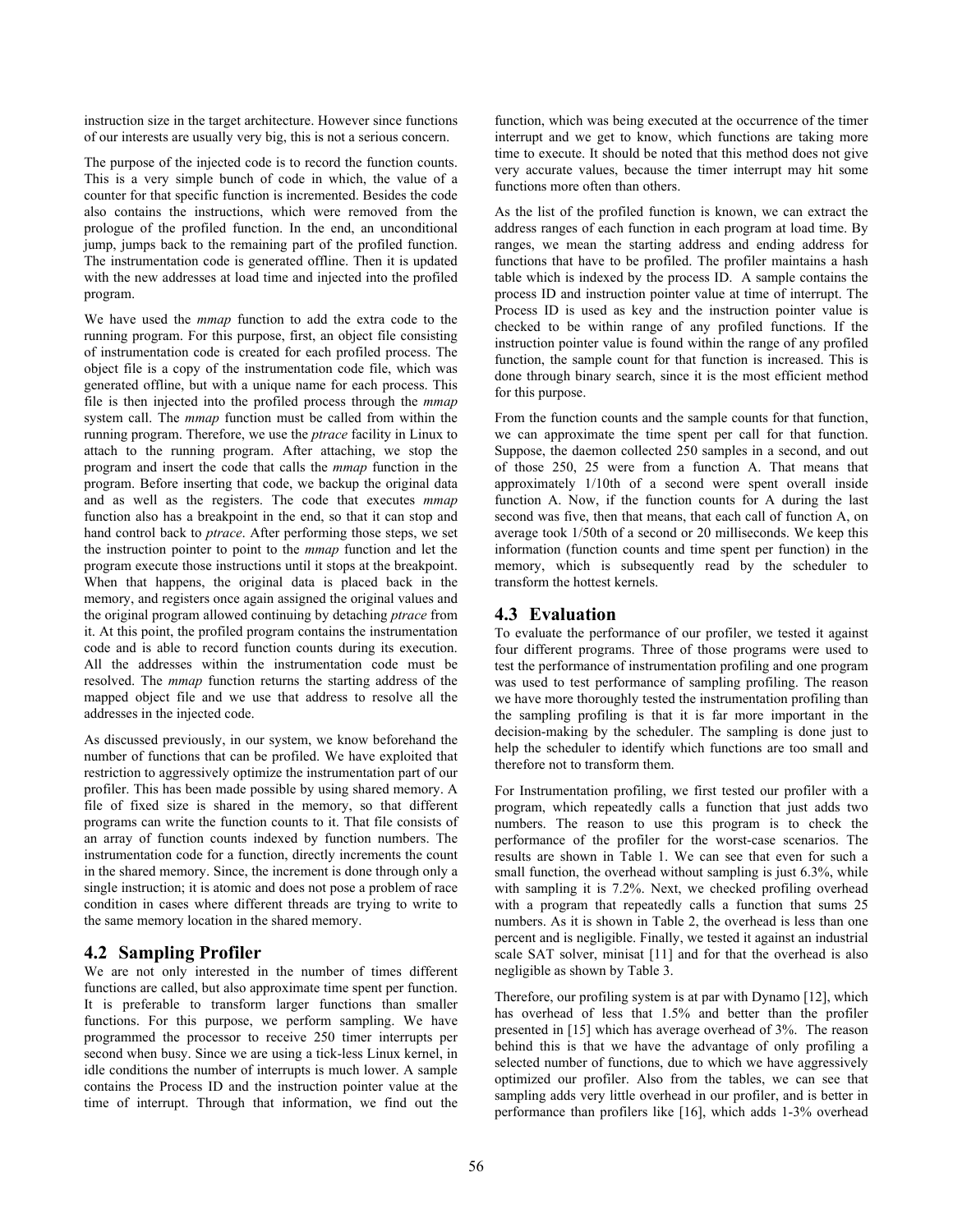for sampling. This can be attributed to our limited application, unlike in case of [16] which profiles the entire system (user programs, OS kernel etc...) and not just selected user programs, and also caters other events like cache misses.

| Mode                                            | <b>Profiled</b> (sec) | <b>Unprofiled</b> (sec) | <b>Overhead</b> |  |  |  |
|-------------------------------------------------|-----------------------|-------------------------|-----------------|--|--|--|
| <b>Without Sampling</b>                         | 30.92                 | 29.09                   | 6.3%            |  |  |  |
| <b>With Sampling</b>                            | 31.18                 | 29.09                   | 7.2%            |  |  |  |
| <b>Profiled Sum Performance</b><br>Table 2.     |                       |                         |                 |  |  |  |
| Mode                                            | <b>Profiled</b> (sec) | <b>Unprofiled</b> (sec) | <b>Overhead</b> |  |  |  |
| <b>Without Sampling</b>                         | 31.70                 | 31.76                   | less than $1\%$ |  |  |  |
| <b>With Sampling</b>                            | 31.93                 | 31.76                   | less than $1\%$ |  |  |  |
| <b>Profiled minisat Performance</b><br>Table 3. |                       |                         |                 |  |  |  |
| <b>Mode</b>                                     | <b>Profiled</b> (sec) | <b>Unprofiled</b> (sec) | <b>Overhead</b> |  |  |  |
| <b>Without Sampling</b>                         | 28.50                 | 28.49                   | less than $1\%$ |  |  |  |
| <b>With Sampling</b>                            | 28.23                 | 28.49                   | less than $1\%$ |  |  |  |

#### **Table 1. Profiled Add Performance**

For checking the accuracy of Sampling, we used a program in which two functions, which contain exactly the same code, are called different number of times one of which is called 60 times more than the other is called. The sample counts of the function, which is called 60 times more, were 49 times more than the other function. Considering that the time spent in the more frequent function do not require to be exactly 60 times more than the other function, due to features of modern processors, the accuracy is sufficient for our purpose. Lastly, we also measured the time taken to inject code into the instrumented process. We measured the time for two different programs. One program contained four functions, while the other program was minisat, which contains 54 functions. The injection time for both was almost the same and around 60 milliseconds. Therefore, the time was not much dependant on number of functions to be profiled. Most of that time can be attributed to the injection of instrumentation code file and shared memory. The time should be almost the same for any program.

### **5. TASK SCHEDULING**

In our system, task scheduling takes place in two phases. Firstly, at compile-time, the compiler performs static scheduling of the reconfiguration requests assuming a single application execution. The main goal in this stage is to hide the reconfiguration delay by configuring them well in advance before the execution point. Then at run-time, the run-time system performs the actual task scheduling. In this stage, the set and execute instructions are just a hint to the run-time system and they do not impose anything to the runtime system. The run-time system decides based on the dynamic of the system and it is possible to run a kernel in software even though the compiler already scheduled the configuration. The goal of the compiler scheduling is to minimize the impact of the reconfiguration latency over the application performance. The reconfiguration latency is a major drawback in the reconfigurable computers. However, by configuring the tasks well in advance, we can reduce the effect of reconfiguration on the overall application performance. We employed the same approach as presented in [8] to do the static scheduling of the configurations.

At runtime, to overcome the limitation with the size of reconfigurable fabric, a replacement policy is used. This replacement algorithm determines which part of the logic area should be replaced whenever some space is needed. It could be a nice attempt to guess which tasks are likely to be needed soon and if they are already configured, not to replace them with other tasks. Many decision parameters can be used to decide for the replacement such as the frequency of use in the past, the distance from last call, or even a random selection. These parameters are sort of heuristics to keep the best kernel configured. Having information about the future is indeed a real success factor in this decision. In this paper, we use two decision parameters: the distance to the next call and the frequency of the calls in future that can be obtained from a Configuration Call Graph (CCG) generated by the compiler. More detail about CCG can be found in [13]. Furthermore, in our evaluation part, we use a past frequency algorithm in which the required information is obtained from the runtime profiler. This algorithm is similar to the presented algorithm in [9].

At each scheduling point, we define the  $d_i$  for task T as the number of task calls between the current execution point and the next call to the task T, in the breadth first traverse of the CCG. We use the minimum value of *di* as the distance to the next call for task T. Similarly, for a specific task T, we define the  $f_i$  as the total number of calls to the task T in all the successors of the current execution point. The frequency of the calls for the task T in the whole system is the sum of the all  $f_i$ .

One of the main issues in calculating the distance and frequency is the time overhead. To avoid a long traversal of the CCG, a maximum traverse depth is specified to restrict the level of movement in the CCG. To identify the maximum traverse depth, we performed experiments. Figure 2 shows the total execution time of the applications by increasing the traverse depth for the different workloads. More details about our experimental setup can be found in section 5.2. As it is shown in Figure 2, by increasing the traverse depth, the execution time is approaching to a fixed value. At the beginning of each diagram, the execution time varies a lot. However, after around traverse depth of 10, the execution time is getting more flat. Therefore, we set the maximum traverse depth to 10. This means that in all of our traversal algorithms we traverse at most 10 levels of CCG from the current execution point.



 **Figure 2. Maximum Traverse Depth** 

We should mention that in our traversal algorithms for calculation of the distance and frequency, we traverse the node with the highest probability in the alternative execution nodes (OR nodes). Furthermore, in case of coming across a loop, we traverse the loop only one more time (two times in total).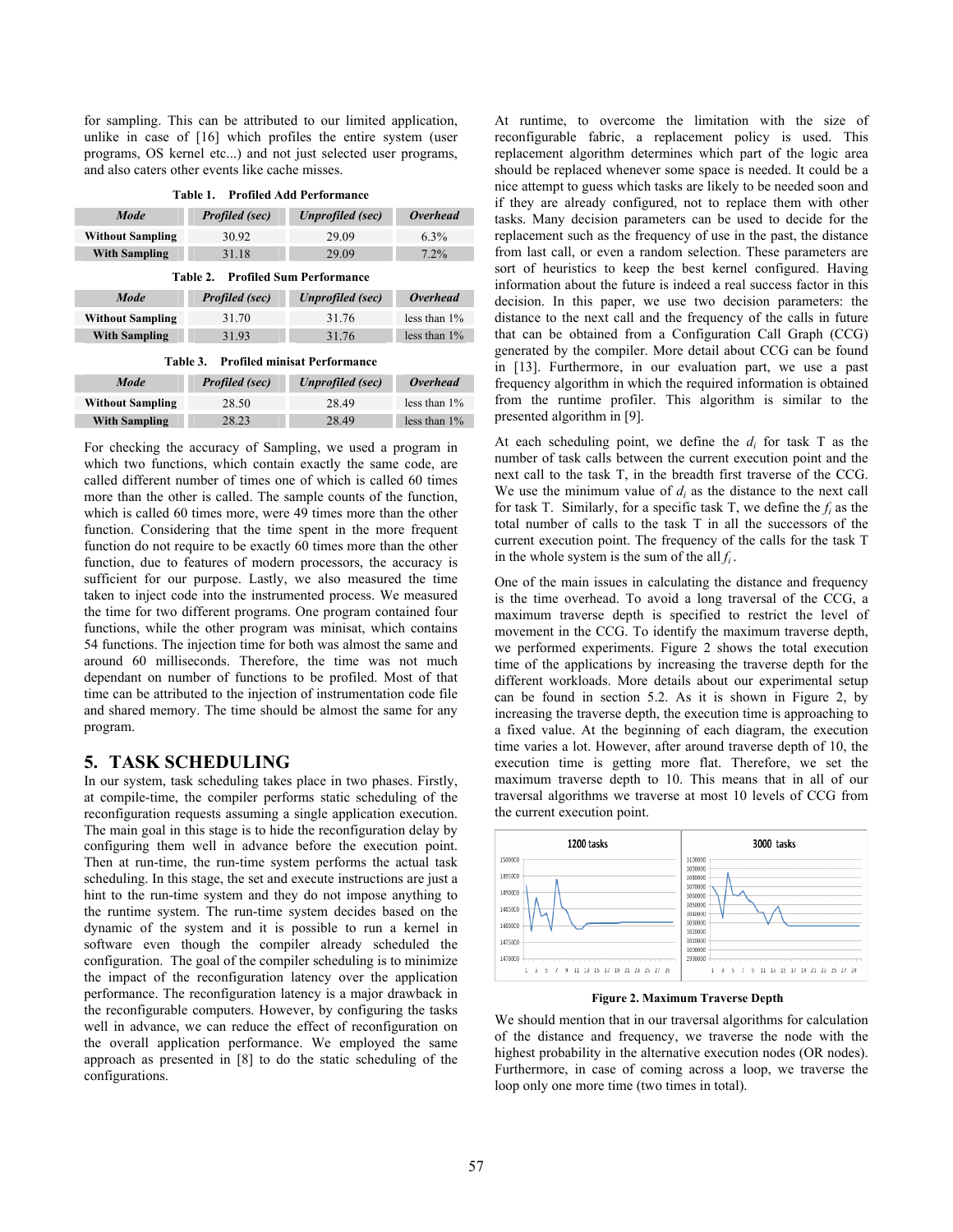### **5.1 The algorithm**

The run-time scheduling procedure is a two level mechanism. The first phase is a normal scheduling policy for example a normal round robin. At the first level of scheduling, the tasks are being scheduled to run on the general-purpose processor. Apart from that, there are some points that the system needs to decide to use the reconfigurable coprocessor for computation intensive tasks. These points are either the set or execute or the internal events from the run-time profiler.

At each scheduling points, there are a few possibilities. The first choice is to do nothing and continue the execution on the generalpurpose processor. The other option is to choose one of the hardware implementations of the kernel from the library, configure it on the FPGA and start hardware execution. Remember that there might be other conflicting tasks already configured on the FPGA and some of them might be in the execution status (busy).

### **Listing 1. The scheduling procedure at a certain scheduling point deciding about HW/SW execution of task** *T*

- 1- Scheduling begins
- 2- Assume implementation\_list is a list of all the possible implementations of *T;*
- 3- For each *Ii* in the implementation\_list
	- If the corresponding physical location is busy (running), remove *I<sub>i</sub>* from the list;
- 4- Assume AlreadyConfigured\_list is an empty list;
- 5- For each *Ii* in the implementation\_list
	- If *Ii* is already configured, add it to the AlreadyConfigured\_list;
- 6- If AlreadyConfigured\_list is not empty
	- 6-1- Find *I\** with the minimum execution time in AlreadyConfigured\_list;
	- 6-2- If scheduling status is execute, execute *I\**
	- $6 3 -$  GOTO  $9$
- 7- If implementation\_list is not empty
	- 7-1- Find I<sup>\*</sup> with the minimum (configuration latency +execution\_time)in implementation\_list;
	- 7-2- Remove *I\** from the implementation\_list;
	- 7-3- Assume ToBeEvicted\_list is an empty list;
	- 7-4- Add all the kernels which are already configured on the FPGA and have overlaps with *I\** physical location to the ToBeEvicted\_list;
	- 7-5- For all *Ij* in the ToBeEvicted\_list, if there is a *I'* with a distance to next call smaller than the distance to the next call of *I\** go to 7;
	- 7-6- Configure *I\** on to the FPGA;
	- 7-7- If scheduling status is execute, execute *I\**
	- 7-8- GOTO 9 ;
	- 8- Continue with software execution
	- 9- Scheduling ends

Listing 1 presents the scheduling procedure in more details. In Step 3, the scheduler must ensure that in the physical location of each implementation on the FPGA, there is no other busy task configured. In Steps 5 and 6, the scheduler checks if any of implementation is already configured and is in ready status. This means there is no need for reconfiguration and the hardware execution can start right away. In step 7, the scheduler is trying to find a replacement candidate. Considering steps 6-1 and 7-1, it is

clear that we are optimizing the execution time. As we mentioned before, other optimization can be also applied such as selecting the task with smaller size or less energy consumption and so on.

The replacement decision is being taken in step 7-5. In the listing 1, we used the distance to the next call as our decision parameter. Steps 6-2 and 7-7 show the difference between *set* and *execute* instructions. When the scheduling procedure is called because of a *set* instruction, it means the actual execution will be later. Therefore, in this case, all the steps are followed except the execution steps 6-2 and 7-7. For the *execute* instruction, all the steps is followed again. If the kernel has been already set by the previous instruction and it is in ready statues, the execution can start right away without any configuration delay. However, in a multi application scenario, other applications might have influence on the configuration. For example, applications might share the same kernel and the kernel which is set by this application can be used by another one in between the set and execute instructions. Therefore, following the scheduling procedure again at the execute instruction is necessary. From the scheduling algorithm, it is clear that the scheduling is nonpreemptive and there is no task migration from CPU to FPGA. As soon as a specific task starts on the CPU, it cannot be migrated to the FPGA anymore in the same run.

### **5.2 Performance Evaluation**

In this section, we compare three algorithms, which are based on the distance to the next call, frequency of calls in the future and frequency of calls in the past. The frequency of calls in the past is calculated based on the information provided by the runtime profiler. We use our discrete event simulator which is an extension of the CPUSS CPU scheduling framework [14] in order to evaluate the algorithms. The simulation workloads are generated after carefully analyzing various hardware kernels. In our workloads, the hardware implementation of a task is in average 5 times faster than the software implementation. Each application consists of 50 tasks including redundant tasks (an application can have between 5 to 20 unique tasks). The tasks can be shared between applications. We assume each task has at least one hardware implementation. In average, each task has three different versions of hardware implementations. It should be mentioned here that the data dependencies between the tasks within one application should be managed inside the application and the run-time system cannot do anything about it. In fact, the application sends the requests for task execution and the request should not be issued unless all the dependencies are met.

Table 4 shows the obtained results for each algorithm which certify that the distance to the next call is a better parameter to decide on. Additionally, the results show that the frequency of calls does not perform as well as the distance to the next call. The reason is that although a kernel might be used several times in the future, it does not mean that those uses are in the near future. For example, a task might be accessed 10 times during 10 seconds from which one access is in the first one second and the rest are in the last 2 seconds. Using highest frequency algorithm suggests keeping this task on the FPGA, however seven seconds between the calls might be enough time to remove this task from the FPGA and bring it back later on. Despite this fact, we believe that the frequency is a good decision parameter especially for the workloads with periodic execution behavior. The reason for better performance of future frequency over the past frequency is also